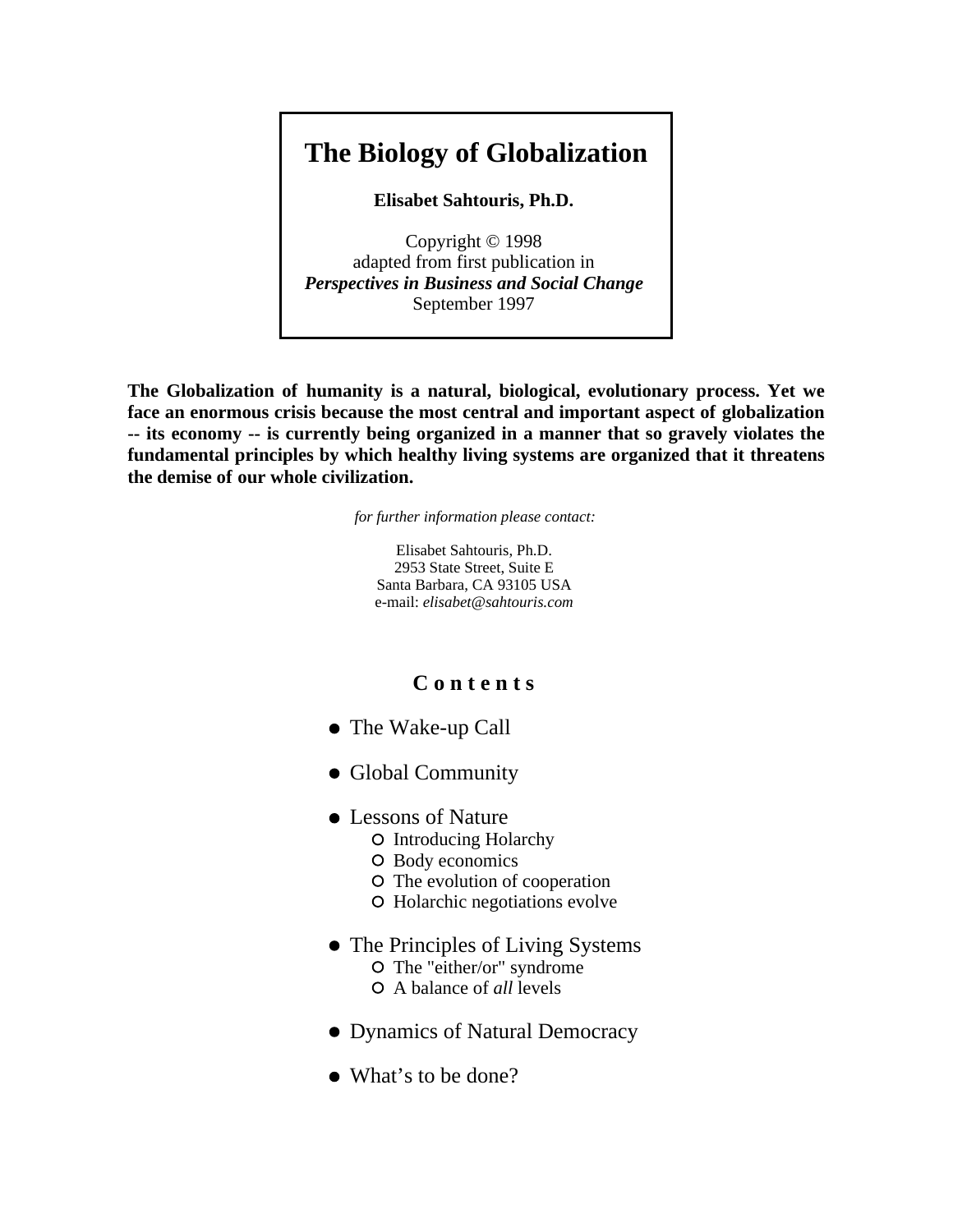## Lessons of Nature:

- **All living systems self-organize and maintain themselves by the same biological principles, which we can identify and abstract.**
- **Among the principles essential to the health of living systems are empowered participation of all parts and continual negotiation of self-interest at all levels of organization.**
- **Humanity constitutes a living system within the larger living system of our Earth.**
- **Essential to the health of humanity is empowered participation of all humans and negotiated self-interest among individual, local and global economies as well as the Earth itself.**

The problem is we have tried to tell the human story without telling the Earth's story. --Thomas Berry

#### **The Wake-up Call**

*What an astonishing thing it is to watch a civilization destroy itself because it is unable to re-examine the validity, under totally new circumstances, of an economic ideology.*

--Sir James Goldsmith, *London Times*, Feb 1994

*Although I have made a fortune in the financial markets, I now fear that the untrammeled intensification of laissez-faire capitalism and the spread of market values into all areas of life is endangering our open and democratic society. The main enemy of the open society, I believe, is no longer the communist but the capitalist threat.*

--George Soros, *Atlantic Monthly*, Feb 1997

When globalized capitalism's leading players themselves warn us of the dangers of the system in which they have gained their enormous wealth, we had better pay attention. They are telling us clearly that the current course of economic globalization *cannot* continue without threatening the very survival of humanity.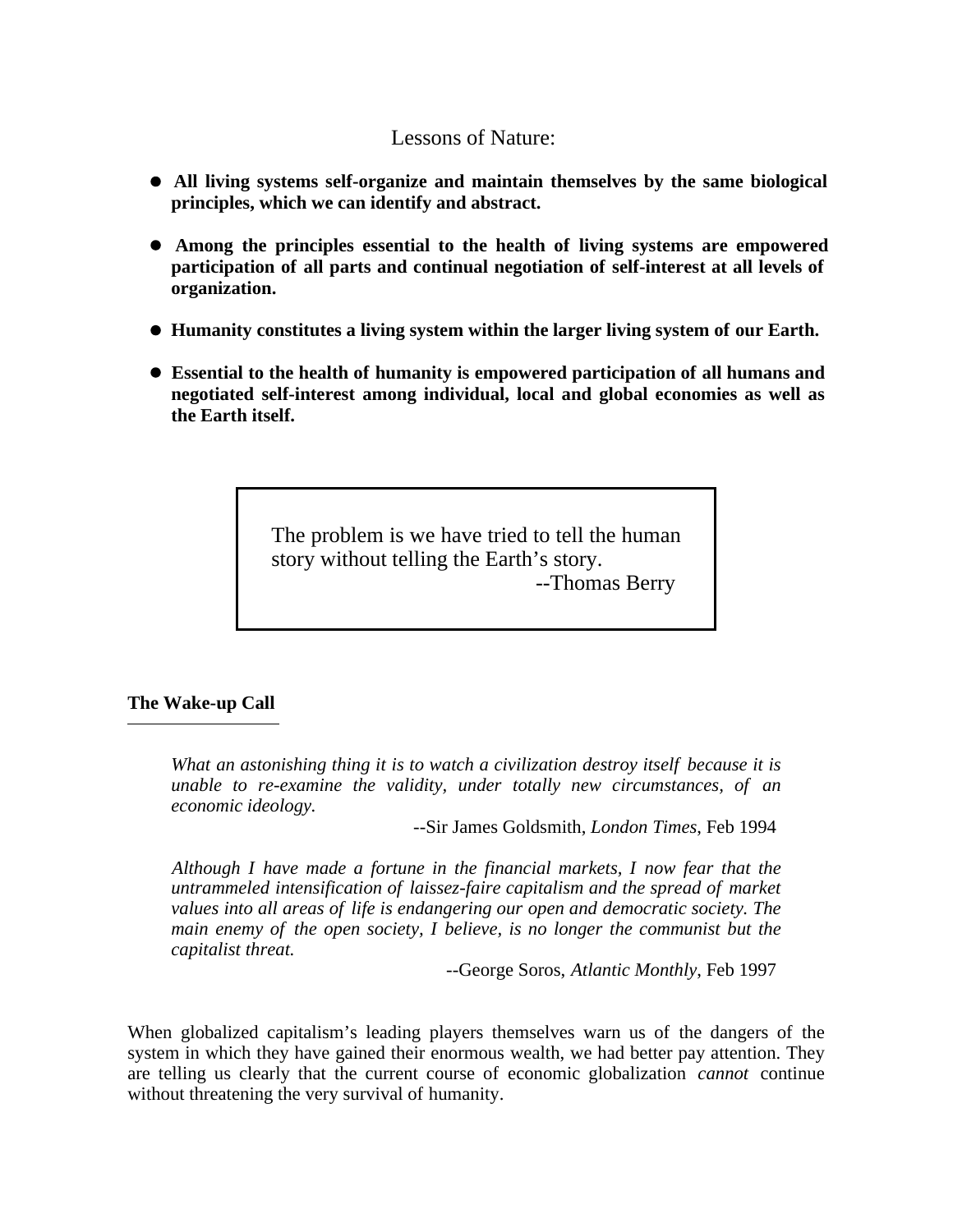*Will* our seriously imbalanced civilization survive? Historian Arnold Toynbee studied twenty-three past civilizations, looking for common factors in their demise. The two most important ones, it seems, were the extreme concentration of wealth (George Soros' warning) and inflexibility in the face of changing conditions within and around them (Sir James Goldsmith's warning).

We cannot go on playing global Monopoly when a cooperative game is called for by our obvious global problems. In 1994, Robert Kaplan warned that anyone who thought things were still going well was ignoring three-fourths of the world. His cover article ("The Coming Anarchy," *Atlantic Monthly*, February 1994) was illustrated by a burning globe. This year, same month, same weathervane magazine, the cover featured George Soros' article telling us that global corporate and financial capitalism is at fault.

The central problem at present is that the "democratic" congresses of some seventy nations including the United States, have voted away the sovereignty of their nations by agreeing to uphold the provisions of the World Trade Organization (WTO), which can meet in secret and challenge any laws made at any level in member nations (including their provinces, states, counties or cities) if they are deemed to conflict with its interests.

How could this happen? In the United States, the story goes back at least as far as the first few decades following World War II, a heady time in which we still believed in "life, liberty and the pursuit of happiness" while gradually our Congresses were bought off by corporate interests.

As Paul Hawken pointed out, "*Washington D.C. has become a town of appearances and images, where sleight of (political) hand has largely replaced the clumsy system of payoffs, outright bribes and backroom deals of old....One per-cent of American society owns nearly 60 percent of corporate equities and about 40 percent of the total wealth of this nation. These are the plutocrats who wield the power and control this pre-eminent "company town" while trying to convince the other 99 percent of the citizenry that the system works in our best interests, too*." (*The Ecology of Commerce*, Harper Collins, NY 1993, p. 111)

In the course of the Cold War, had we been paying adequate attention, we would have seen that both communist and capitalist systems were subjugating local interests (individual and community) to national and global interests, however much we in the West were ideologically taught that our individual wellbeing was primary and our democracy good for our communities. Practice did not bear out theory; to wit: unemployment, poverty, crime, unsafe streets, drugs, unsafe foods, polluted air and water, ill health, spiritual crisis, despair and even rapidly increasing child suicide and murder.

Similarly, megacorporations, now globally legitimized by the WTO, the GATT (General Agreement on Tariffs and Trade) and the pending MAI (Multilateral t Agreement on Investment), are overriding the interests of nations, local communities and individuals. (*See Appendix B for more details.*) As Ralph Nader points out*, "Under WTO rules, for example, certain \*objectives\* are forbidden to all domestic legislatures... including [objectives such as] providing any significant subsidies to promote energy conservation, sustainable farming practices, or environment-ally sensitive technologies*."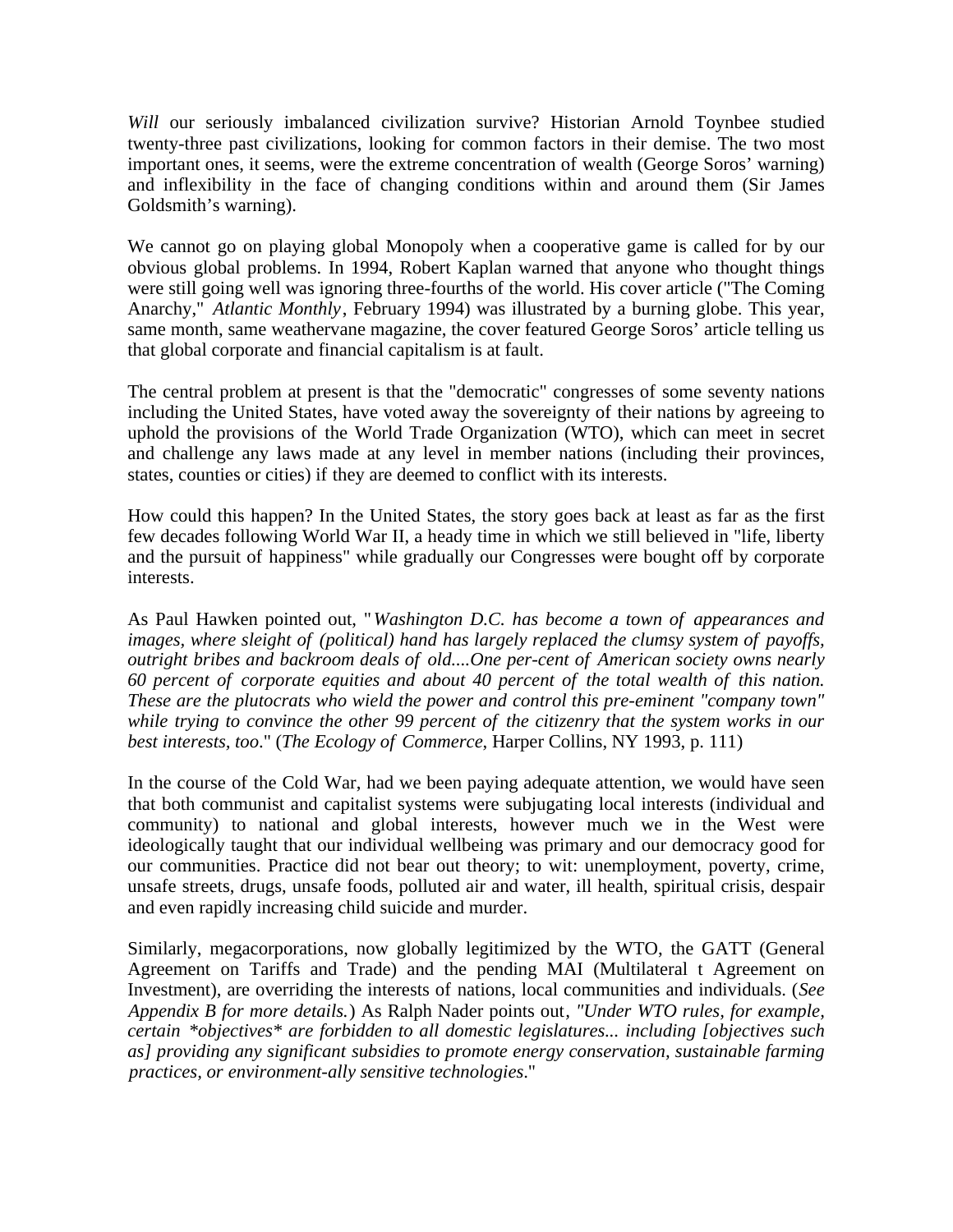To understand this situation and to see what we can do to alter the course of events toward a healthy future for all humanity, we need to look at the inherent contradictions between these current economic developments and the democratic, ecologically sound economic system we *could* develop.

As a biologist, I find that the easiest way to comprehend this contradiction is by looking at humanity as a whole in its natural context, thus recognizing ourselves as a *living system* and comparing our current unhealthy economic situation with the economics of healthy living systems. In doing so we will see clearly why the "Wake-up" call is being sounded and how to respond with the biological resilience that is our evolutionary heritage, privilege and responsibility.

Therefore, I will discuss in some detail the natural organization of living systems, with their endlessly negotiated "political economies" as we are only now coming to under-stand them. If you bear with me in this discussion, a new and coherent understanding of our global crisis and its solutions will emerge very clearly. The challenge of crisis confronts us; our opportunity lies in responding positively and actively.

# **Global Community**

*The human being of the West has abandoned being human and has turned himself into an individual... community has died in them.*

--Nicolas Aguilar Sayritupac, Aymara Indian, Lake Titicaca, Bolivia

To think of ourselves as a living system, we must see ourselves in community with all other people at local, national and global levels. While this may seem superficially easy, it is actually not. Western culture, now globally dominant, has systematically trained us, as Sayritupac accurately observed, to think and act as though we are separate individuals, often in competition with each other for scarce resources of one sort or another, primarily money, which has be-come the perceived means to all we want and need in life.

From the vantage point of an evolution biologist watching the human species, it's encouraging to see that community and community values are at last coming back to life in Western culture. Not as an alternative to individualism, which was an important human development, but to complement it in a healthy balance.

The new swell of interest in, even fervor for, a global human community with equitable and ecologically sustainable economics is vitally important for our species survival. Words such as "community" and "communal values" were consciously or unconsciously suppressed in our culture during the Cold War because of their linguistic similarity to "communism." Happily they are back in our vocabulary now that the Soviet stigma has been removed from them. We have, in fact, suffered greatly from their absence. The big question is whether we can restore community and communal values to our globalization process before all is lost.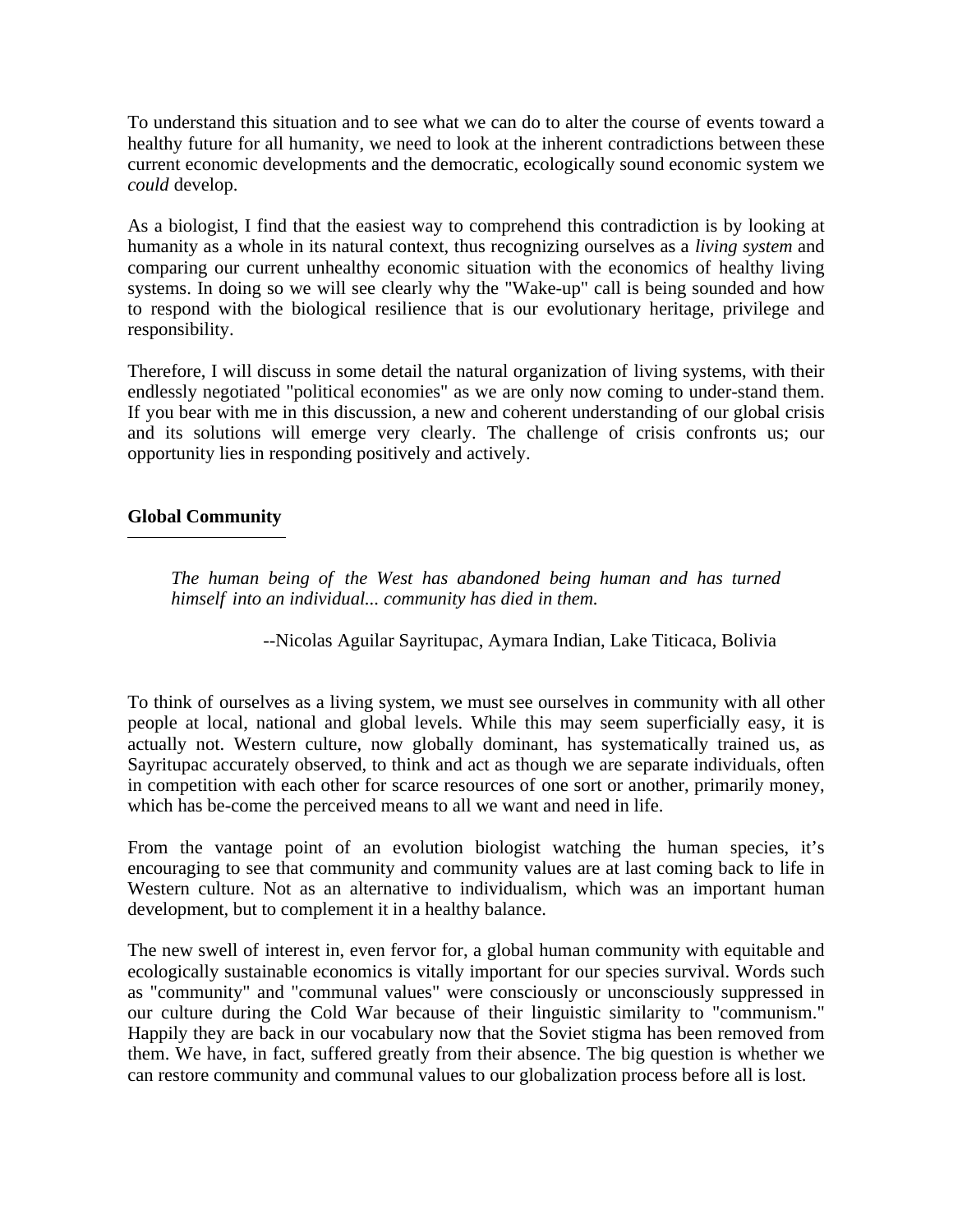The globalization of our species is not a choice; it is a natural, inevitable evolutionary process that began when humans settled on all continents. Human empire building over the past few thousand years continued the process by merging cultures over ever larger areas. In modern times, this empire-building process has been shifting from imperial nations with colonial empires to corporate cartels and other global corporate entities with economic empires which, in some cases, now dominate or overrule national political structures.

Yet, simultaneously, nations have joined in a United Nations effort with remarkable success in negotiating cooperative global systems such as telephone, postal and air travel networks, as well as the initiation of other global agreements on electronic/ satellite communications, oceans, etc. that are less democratic and of programs that seriously attempt to implement global health, education and peace. Because these efforts at the democratization of humanity conflict with the concentration of wealth and power, the United Nations is continually under intense pressure.

Thus we see that it is not globalization *per se* that is undesirable. The cause of the enormous crisis we face is the manner in which the most central and important aspect of globalization, its economics, is currently organized. For this reason, we *must* become more conscious participants in the process of globalization, to avoid letting a handful of powerful players lead us all to doom.

## **First and foremost, we must recognize globalization as a biological process -- something that is happening to a natural living system we call humanity.**

## **Then we can see how an economics that violates the fundamental principles by which living systems are organized currently threatens the demise of human civilization.**

Fortunately life is resilient, and we are witnessing a growing storm of protest rising from calmer discussions of economic globalization. These are healthy reactions that can help lead us to survival, for they indicate increasing recognition and concern that communal values have been overridden in a dangerous process that sets vast profits for a tiny human minority above all other human interests.

Most people looking at problems of "market-driven capitalism" are becoming aware on some level that the measure of human success must shift from money to wellbeing for all. To do this, communal values *must* be reclaimed and acted upon in a way that ensures a balance of global interests with *local* interests and with the interests of all other species.

## **The evolutionary process is an awesome improvisational dance that weaves individual, communal, ecosystemic and planetary interests into a harmonious whole**.

Biological research of the past few decades, on the evolution of nucleated cells, multicellular organisms and mature ecosystems as cooperative enterprises, is updating our ingrained view of antagonistic competition as the sole driving force of evolution--a Darwinian view that was adopted as the rationale for an unjust dog-eat-dog world of antagonistic capitalist competition and ultimately the fascist holocaust. As Soros says, "*there is something wrong with making the survival of the fittest a guiding principle of civilized society. This social Darwinism is based on an outmoded theory of evolution*."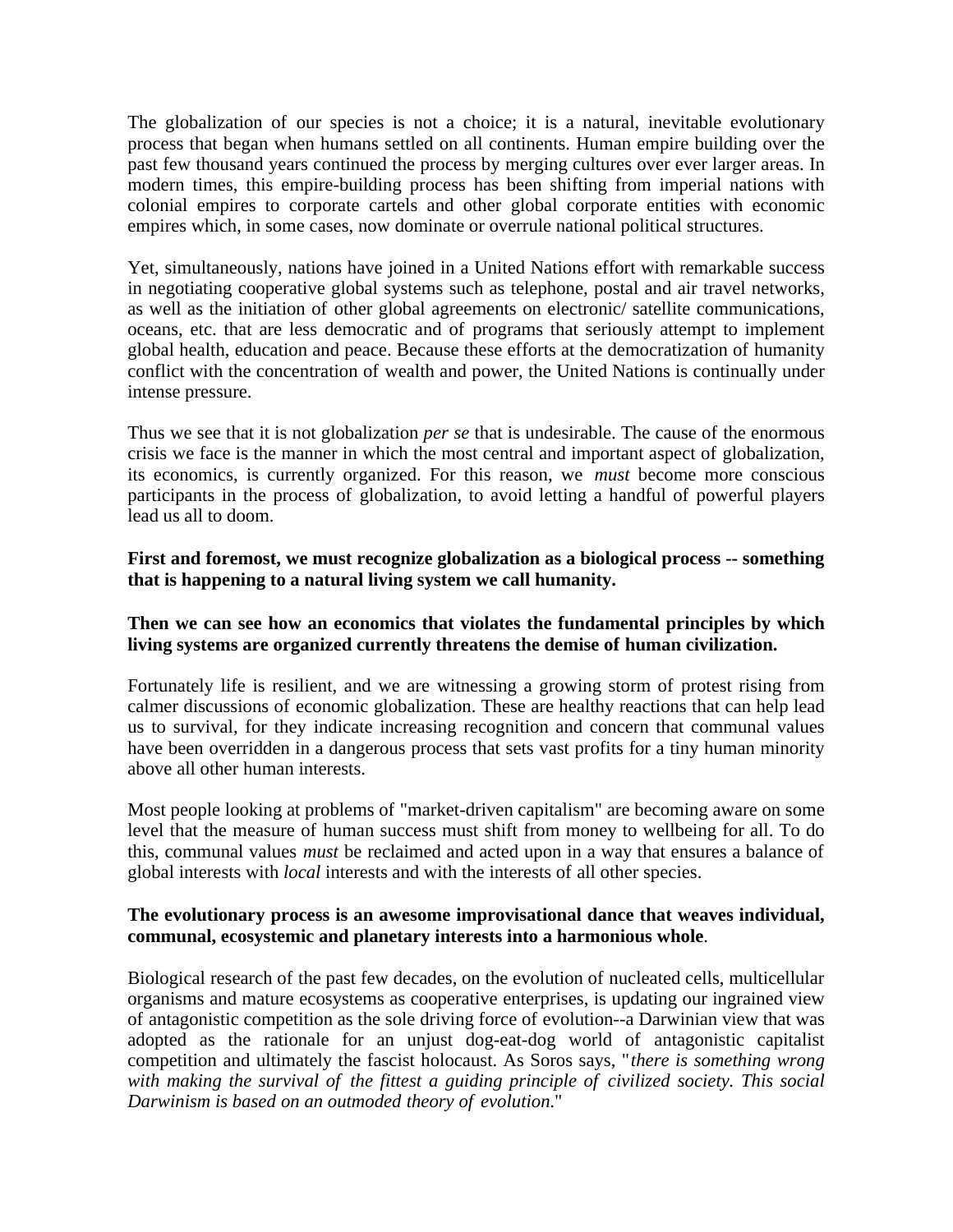As the more enlightened view gains prominence -- that life is far too intelligent and naturally cooperative to proceed simply by blind accident and dominance struggles--it will be increasingly translated, to our collective benefit, into a more enlightened view of our human society in all its social, economic, political and cultural ramifications.

My purpose is to help with that translation, for we humans, no matter how spiritual, are inescapably biological creatures, and the solutions we seek are readily available in nature's experience. We are a living system embedded in a larger living system, and we could benefit greatly from the lessons already learned in the five-billion-year dance of our planet.

#### **Lessons of Nature**

*The only myth that's going to be worth thinking about in the immediate future is one talking about the planet -- not this city, not these people, but the planet and everybody on it.* 

--Joseph Campbell

#### **Introducing Holarchy:**

We can see more clearly what is going on if we look more closely at the individual, the community, the nation and global human society as living systems embedded within each other like Russian nested dolls or Chinese boxes. Arthur Koestler coined elegant terms for this concept: *holons* in *holarchies* (*Janus: A Summing Up*, Pan Books, London 1978). Each relatively self-contained system, such as a cell, an organism, a family or an ecosystem, is a *holon,* while *holarchy* refers to their interdependent embeddedness within each other, and was intentionally derived but distinguished from the term *hierarchy* to avoid its value implications of relative superiority.

Take the living system most intimately familiar to all of us: the human body. We've long known that our bodies behave as a community of cells, which are organized into organs and organ systems. The central nervous system functions as the body's government, continually monitoring all its parts and functions, ever making intelligent decisions that serve the interest of the whole enterprise. Its economics are organized as an equitable system of production and distribution, with full employment of all cells and continual attention to their wellbeing. The immune 'defense' system protects its integrity and health against unfamiliar intruders. It can be thought of as a kind of global political economy with organs as bioregional units, their different tissues as communities, cells as families or clans, and the organelles within cells as individuals (which many of them once actually were, as we will see shortly).

More recently, microbiology has revealed the relative autonomy of cells and their organelles in ever more exquisite detail: every cell constantly making its own decisions, for example, on what to filter in and out through its membrane, how to adjust its local production and distribution economics, which segments of DNA to reorganize or copy from its nuclear gene library for use in maintaining its cellular welfare, etc. Hardly the automatons we had thought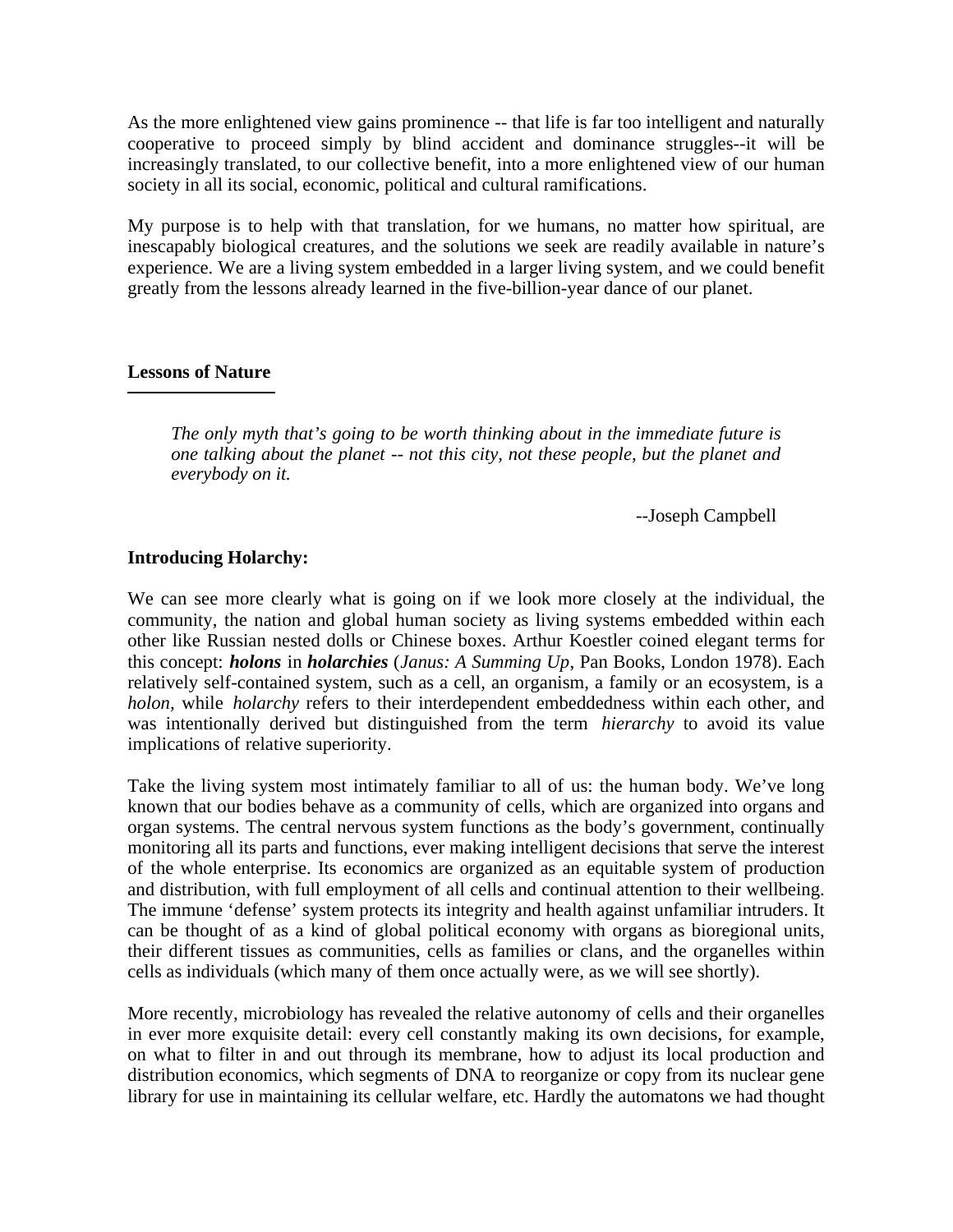#### them to be!

Physiologically we can see that the needs and interests of individual cells, their organs and the whole body must be continually negotiated to achieve the body's dynamic equilibrium or healthy balance. Cancer is an example of what happens when this balance is lost, with the proliferation of a particular group of cells ignoring the needs of the whole, multiplying wildly at the expense of the body holon, ultimately defeating their own purposes by destroying it.

#### **Body economics:**

On the whole, our bodies work in remarkably harmonious health. But imagine what would happen if our bodies tried to implement an economic system such as we humans practice in our world at present:

How would your body fare if the raw material blood cells in bones all over your body could be mined as resources by more powerful "northern industrial" lung and heart organs, transported to their production and distribution centers where blood is purified and oxygen added to make it a useful product? Imagine it is then announced that blood will be distributed from the heart center only to those organs that can afford it. What is not bought is thrown out as surplus or stored till the market demand rises. How long could your body survive that system? Is it an economic system that could keep any living entity healthy?

Can we turn the United Nations into a governing body as dedicated to service as is our central nervous system? When will human diversity be recognized to be as necessary and creative as the diversity of our cells and organs? When will we be as concerned with the health of every local bioregion in our global body as our individual body is, or practice its cellular full employment policy? When will we implement its efficient and universally beneficial kind of economics?

Obviously metaphors have their limits and I do not for a moment suggest we slavishly emulate body models. But they *are* examples of living systems with healthy politics and economics, and we all have them in common, regardless of our worldviews, or of our personal, political or spiritual persuasions. Surely body metaphors are preferable to outdated and unrealistic mechanical metaphors of perfect societies that were supposed to run permanently and smoothly as well-oiled machines once we got them built correctly. The whole Cold War was rooted in competition over which side had that perfect social machinery!

#### **The evolution of cooperation:**

Our bodies are multicelled creatures which actually evolved from an earlier evolutionary phase of "multicreatured" cells, whose story was pieced together by microbiologist Lynn Margulis. (*Symbiosis in Cell Evolution*, 1981; *Early Life*, 1982). The story of their evolution holds an extremely important lesson for humanity today.

In brief, it goes like this: Ancient bacteria, some two billion years ago, had blanketed the Earth by themselves, inventing all the ways of making a living still employed today (mainly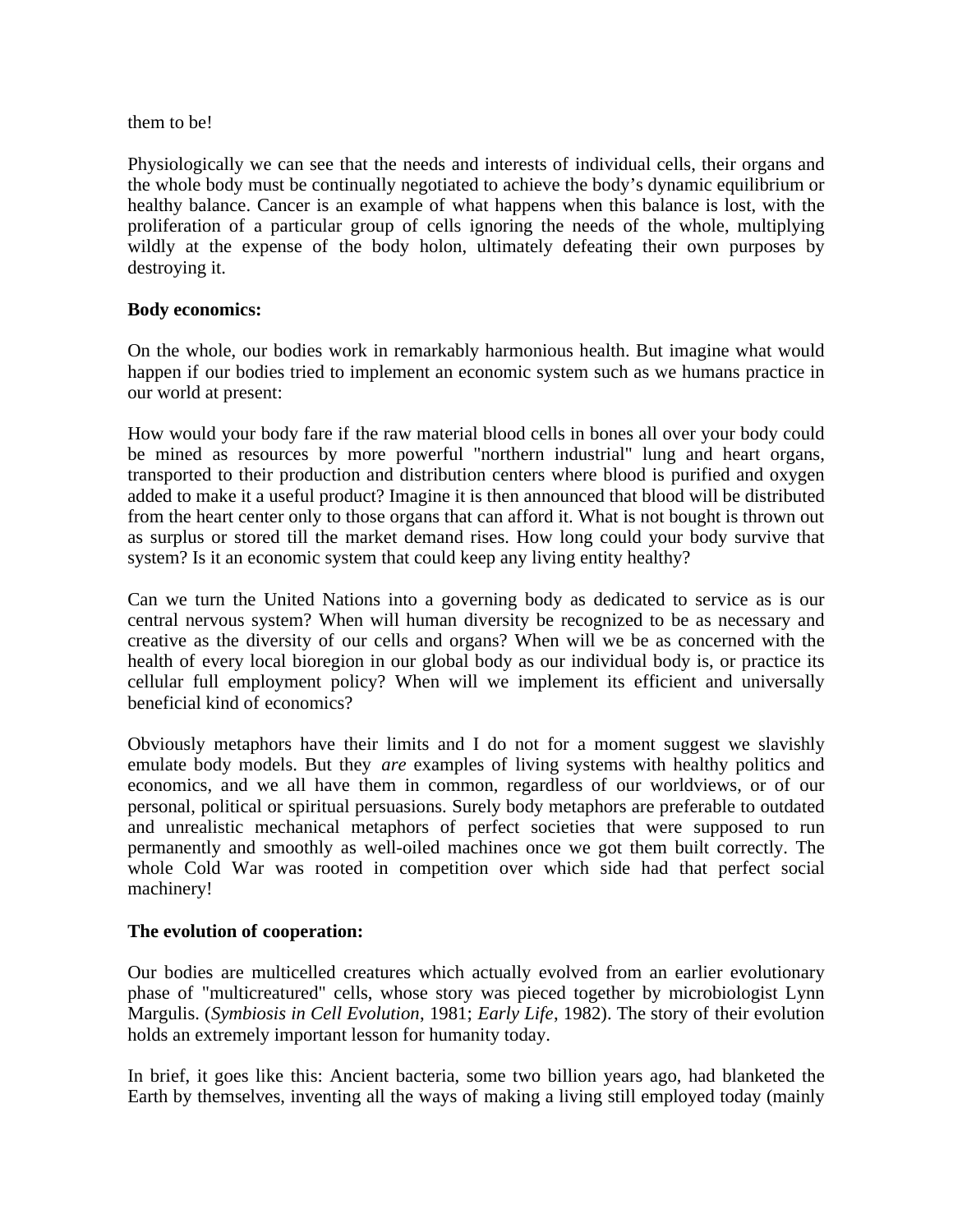fermentation, photo-synthesis, respiration) and devouring its "resources" with downright human thoroughness.

Finding themselves in crisis, they began to invade each other for new resources in a phase I call bacterial imperialism, which we humans echoed so much later in our ignorance of their experience. This phase led to renewed crisis, because their early attempts at "globalization" into huge colonies were based on competitive exploitation of each other with no concern for all participating members' wellbeing.

Many such colonies died, until somehow they finally managed to evolve the cooperative scheme we call the nucleated cell: a huge bacterial community with a peaceful division of labor, which we call the nucleated cell.

All this was achieved, of course, without benefit of brains, in time to avoid the extinction of Earthlife eons ago. In fact, their "invention" of these huge cells is what makes you and me possible, for each of our cells, as well as those of all organisms larger than bacteria, is one of their descendent cooperatives. ( *For details of this story, see " An Inspirational Tale of Ancient Times", below.)* 

Life, as this story shows, is resilient and creative.

## *Some of the greatest catastrophes in our planet's life history have spawned the greatest creativity! And therein lies my hope for humanity.*

It is worth looking at this cooperative evolutionary process up close. What is it that prevents your cells, or your organs, from pursuing their self-interest competitively such that relatively few "win" and most "lose?"

The superficial answer is that they are part of a cooperative community in which the health of every level in the body's holarchy promotes the health of individual cell and organ holons. But what is it that makes our individual cells and organs *behave* communally? If we can answer this critical question biologically, we will gain important insight for applying the lessons of nature to our human affairs.

#### **Holarchic negotiations evolve:**

One definition of the word *evolution* is the flow of interwoven steps in an improvisational dance. Although it comes from dance terminology, it actually fits biological evolution very well, since we can now see it as an ongoing process of interweaving, self-organizing holons in holarchy. The dance is not always smooth. Nature sometimes stumbles as it improvises, making crude moves, especially on the part of young aggressive species, such as our own, that attempt to take over the whole dance.

In fact, one can discern in evolution a repeating pattern in which aggressive competition leads to the threat of extinction, which is then avoided by the formation of cooperative alliances, as in the bacterial story above.

To show how this works, let me introduce a concept of *simultaneous self-interest at all*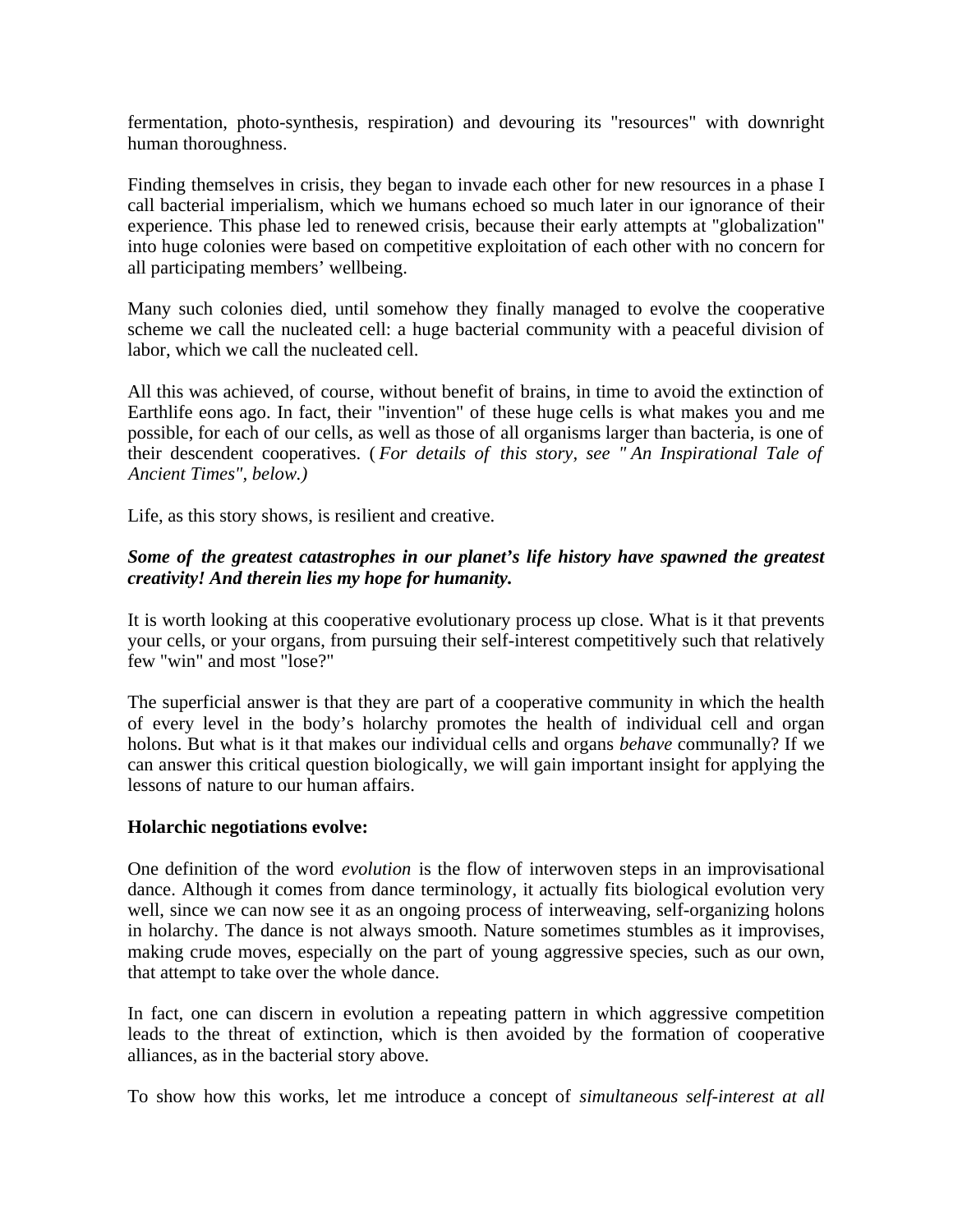*levels of living systems holarchy* , a concept I have not yet encountered among other evolution biologists. Darwin, as we well know, held the competitive individual to be the driving force of evolution (as we have applied this theory socially, it could be called the capitalist version of evolution), while later biologists countered with the *alternative* of species self-interest, wherein individuals within species demonstrated altruism and self-sacrifice for the common good (the communist version) but species as wholes were competitive with each other.

Richard Dawkins, refuting both these views, claimed they were in error because competition among selfish *genes* drove evolution (micro-capitalism?). But what if *all* these evolutionists are right *in sum*, rather than individually? That is, what if *every* level of organization in nature looked out for its self-interests simultaneously?

# **An Inspirational Tale of Ancient Times**

In studying the Earth's evolution, the most fascinating story I know is that of ancient beings who created an incredibly complex lifestyle, rife with technological successes such as electric motors, nuclear energy, polyester, DNA recombination and worldwide information systems. They also produced--and solved--devastating environmental and social crises and provided a wealth of lessons we would do well to consider.

This was not a Von Daniken scenario; the beings were not from outer space. They were our own minute but prolific forebears: ancient bacteria. In one of his popular science essays, Lewis Thomas, estimating the mitochondria that are descendants of ancient bacteria in our cells as half our dry bulk, suggested that we may be huge taxis they invented to get around in safely (*Lives of a Cell*, 1974).

From whatever perspective we choose to define our relationship with them, it is clear we have now created the same crises they did some two billion years ago. Further, we are struggling to find the very solutions they arrived at--solutions that made our own evolution possible and that could now improve the prospects of our own far distant progeny, not to mention our more immediate future. I owe my understanding of this remarkable tale to microbiologist Lynn Margulis, whose painstaking scientific sleuthing traced these events back more than two billion years.

The bacteria's remarkable technologies (all of which still exist among today's free-living bacteria) include the electric motor drive, which functioned by the attachment of a flagellum to a disk rotating with ball bearings in a magnetic field; the stockpiling of uranium in their colonies, probably to heat their communities with nuclear energy; perfect polyester (biodegradable, of course), elaborate cityscapes we can only now see under the newest microscopes and their worldwide communications and information system, based on the ability to exchange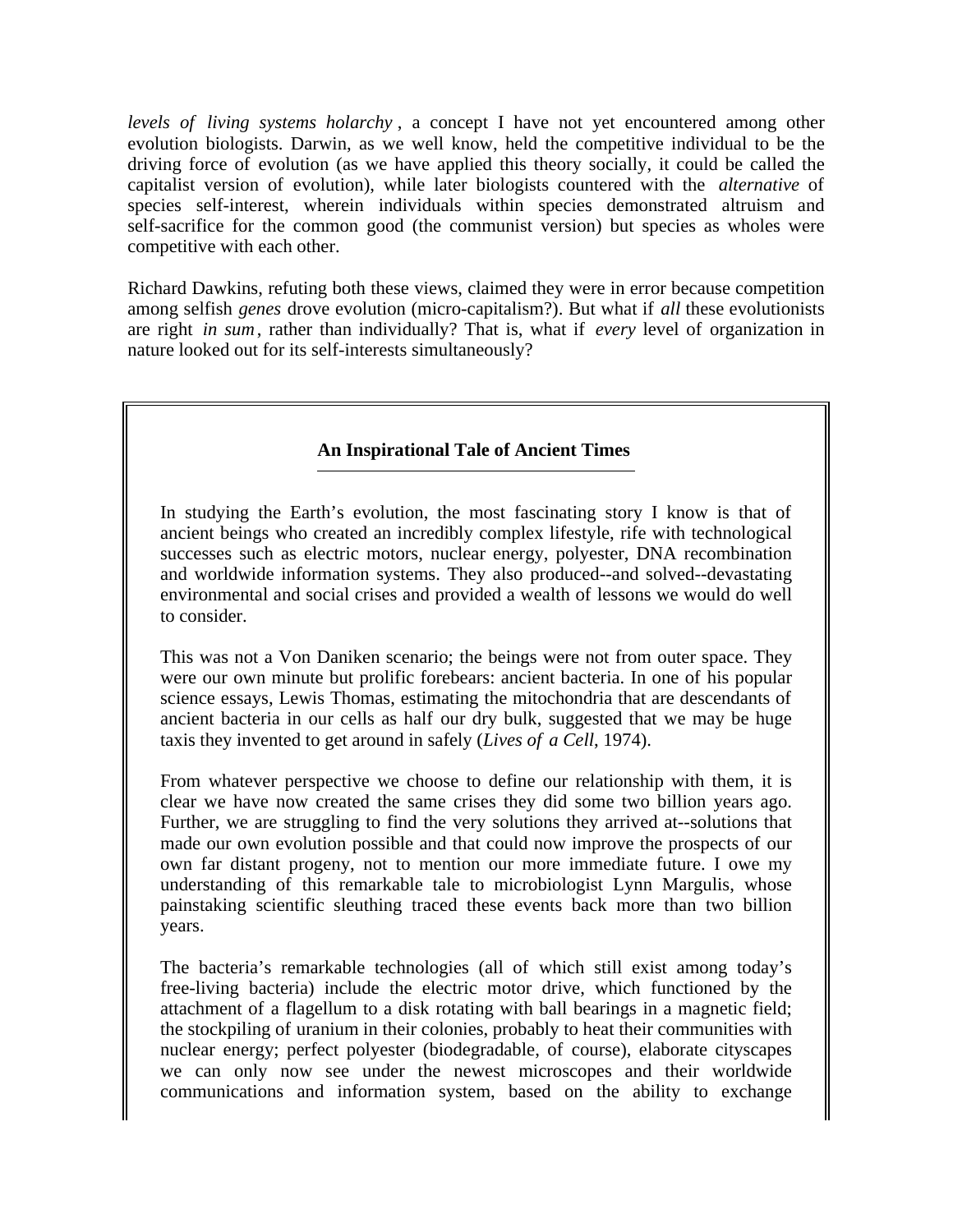(recombine) DNA with each other--the first World Wide Web!

Yet, like ourselves, with our own proud versions of such wondrous technologies, the ancient bacteria got themselves deeper and deeper into crisis by pursuing win/lose economics based on the reckless exploitation of nature and each other. *The amazing and inspirational part of the story is that entirely without benefit of brains, these nigh invisible yet highly inventive little creatures reorganized their destructively competitive lifestyle into one of creative cooperation.* 

The crisis came about because respiring bacteria (breathers) depended on ultraviolet light as a critical component in the creation of their natural food supply of sugars and acids, while photosynthesizing bacteria (bluegreens) emitted vast quantities of polluting oxygen which created an atmospheric ozone layer that prevented ultra-violet light from reaching the surface of the Earth. Cut off from their food supply, the hi-tech breathers, with their electric motor rapid transport, began to invade the bodies of larger more passive fermenting bacteria (bubblers) to literally eat their insides -- a process I have called bacterial colonialism.

The invaders multiplied within these colonies until their resources were exhausted and all parties died. No doubt this happened countless times before they learned cooperation. But somewhere along the line, the bloated bags of bacteria also included some bluegreens, which could replenish food supplies if the motoring breathers pushed the sinking enterprises up into brighter primeval waters. Perhaps it was this lifesaving use of solar energy that initiated the shift to cooperation. In any case, bubblers, bluegreens, and breathers eventually contributed their unique capabilities to the common task of building a workable society. In time, each donated some of their "personal" DNA to the central resource library and information hub that became the nucleus of their collective enterprise: the huge (by bacterial standards) nucleated cells of which our own bodies and those of all Earth beings other than bacteria are composed.

This process of uniting disparate and competitive entities into a cooperative whole--a multi-creatured cell, so to speak--was repeated when nucleated cells aggregated into multi-celled creatures, and it is happening now for a third time as we multi-celled humans are being driven by evolution to form a cooperative global cell in harmony with each other and with other species. This new enterprise must be a unified global democracy of diverse membership, organized into locally productive and mutually cooperative "bioregions," like the organs of our bodies, and coordinated by a centralized government as dedicated in its service to the wellbeing of the whole as is the nervous system of our bodies. Anything less than such cooperation will probably bring us quickly to the point of species extinction so that the other species remaining may get on with the task.

adapted from E.Sahtouris' "*The Evolution of Governance*" IN CONTEXT, #36, Fall 1993; http://www.context.org/ICLIB/IC36/Sahtour.htm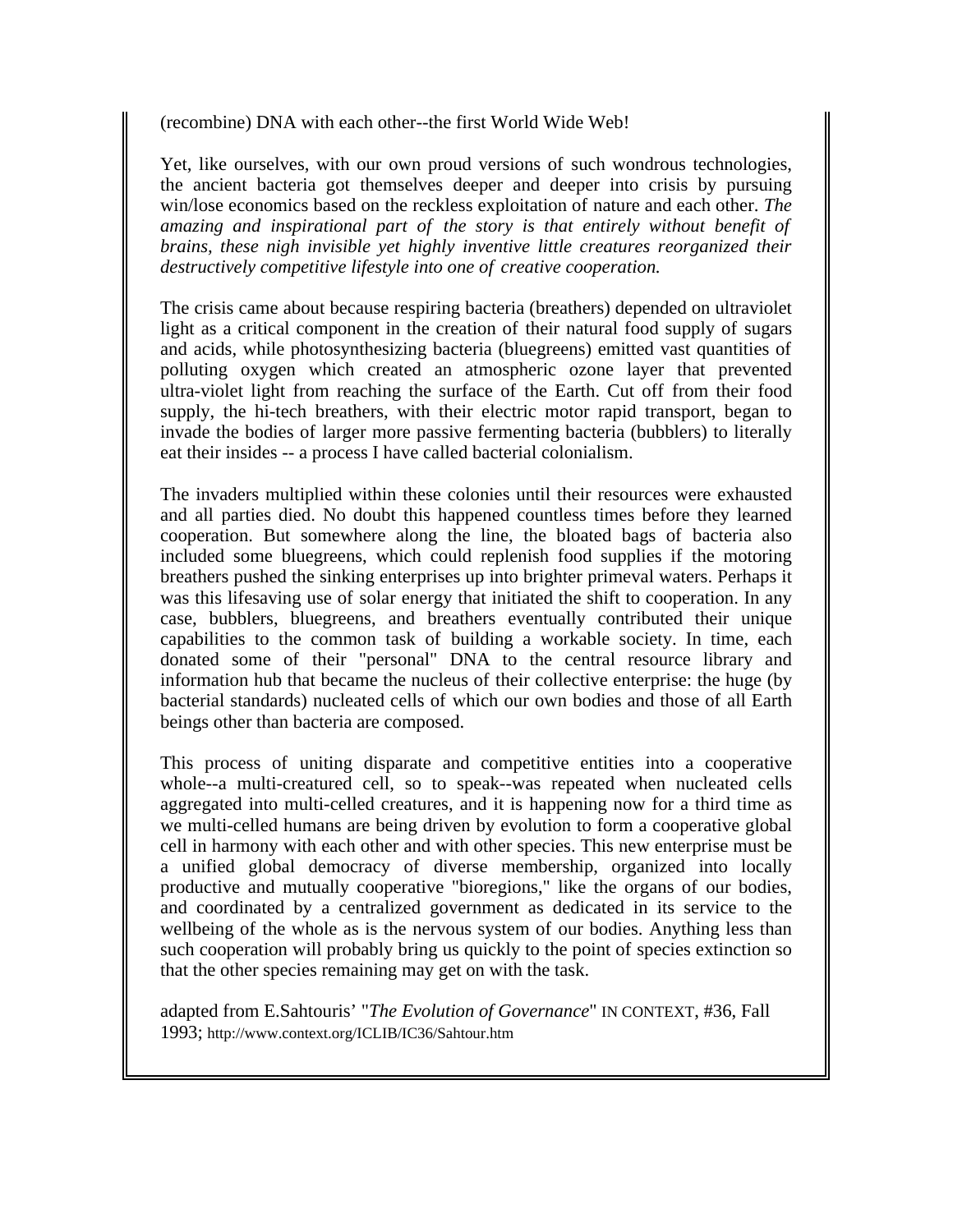This would necessitate ongoing negotiations among individual parts and levels of organization, and this is exactly what seems to be happening. Moreover, Nature's dance seems to be *energized* by the conflicting self-interests of various parts and levels, and choreographed by the compromises it has made in the course of evolution, and continues to make in every day of the present. At its best, the dance becomes elegant, harmonious, beautiful in its dynamics of non-antagonistic counterpoint and resolution.

The repeating pattern of evolution is the sequence from unity to diversification, which produces conflict that instigates negotiations, resulting in resolution leading to cooperation, and thus back to unity in the form of a higher level of organization.



Repeating pattern of evolution (read counterclockwise from top)

## *The most important lesson learned in the course of its evolution, often the hard way, is that no level of holarchy may be sacrificed without killing the whole!*

Let's explore this driving dynamic as it plays out in our everyday human experience. The Greek playwright Aristophanes said of marriage partners a long time ago: C*an't live with 'em; can't live without 'em*. Look at this familiar situation anew: A couple is a holon in which two individual holons (the partners) are embedded. This is thus a two-level holarchy, the levels being that of couplehood and that of the individuals. The couple will survive in good health only if *each* of the three holons' self interest is negotiated with the other two! Once you see this, then extrapolation to family is easy. Now try community.

My favorite creation myth from India tells that the cosmos began as a vast sea of milk in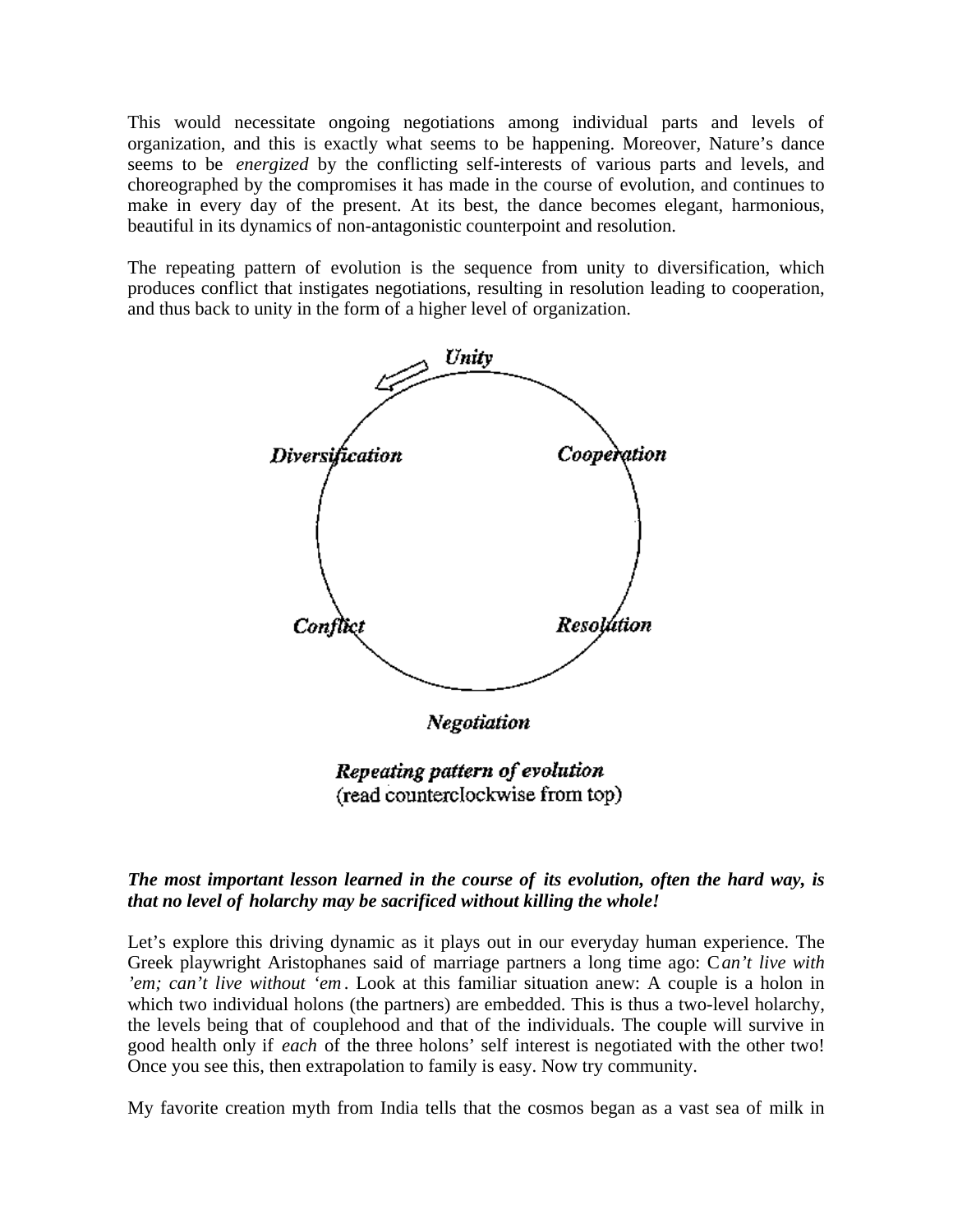which a tiny wavelet formed, and was torn ever after between wanting to be itself and longing to merge back into the sea. Is this not another metaphor for individual and community in the endlessly creative dialog and metalog of self-expression, already re-cognized in ancient times? *What matters in this dialog is that the contradictions do not become antagonistic.* 

A mature ecosystem--say a rainforest--is a complex ongoing process of negotiations among species holons and between individual species and other parts and levels of the self-regulating holarchy comprised by the various micro and macro species along with air, water, rocks, sunshine, magnetic fields, etc. As Soros pointed out in the *Atlantic Monthly*, " *Species and their environment are interactive, and one species serves as part of the environment for the others. There is a feedback mechanism..."* among levels.

Let us now look at a fuller complement of the principles by which these interwoven living systems operate, so that we may get on with analyzing our global human crisis more effectively.

#### **The Principles of Living Systems**

*Anyone who knows how to run a household, knows how to run the world* 

--Xilonem Garcia, a Meshika elder in Mexico

Xilonem Garcia, in this statement, expresses her intuitive knowledge that *anyone who understands the principles of living systems can apply them to any holon at any level of its holarchy*.

If we think about it, we can all be aware of such principles operating in our bodies. And we seem to intuit and practice them reasonably well at the family level. Not many people starve three of their children to overfeed the fourth, for example, or beautify one corner of their garden by destroying the rest of it. At the level of our local communities or towns, we begin to lose sight of those principles, and when we consider our nations or the world, we seem to have forgotten them entirely, despite the fact that these are living systems, too.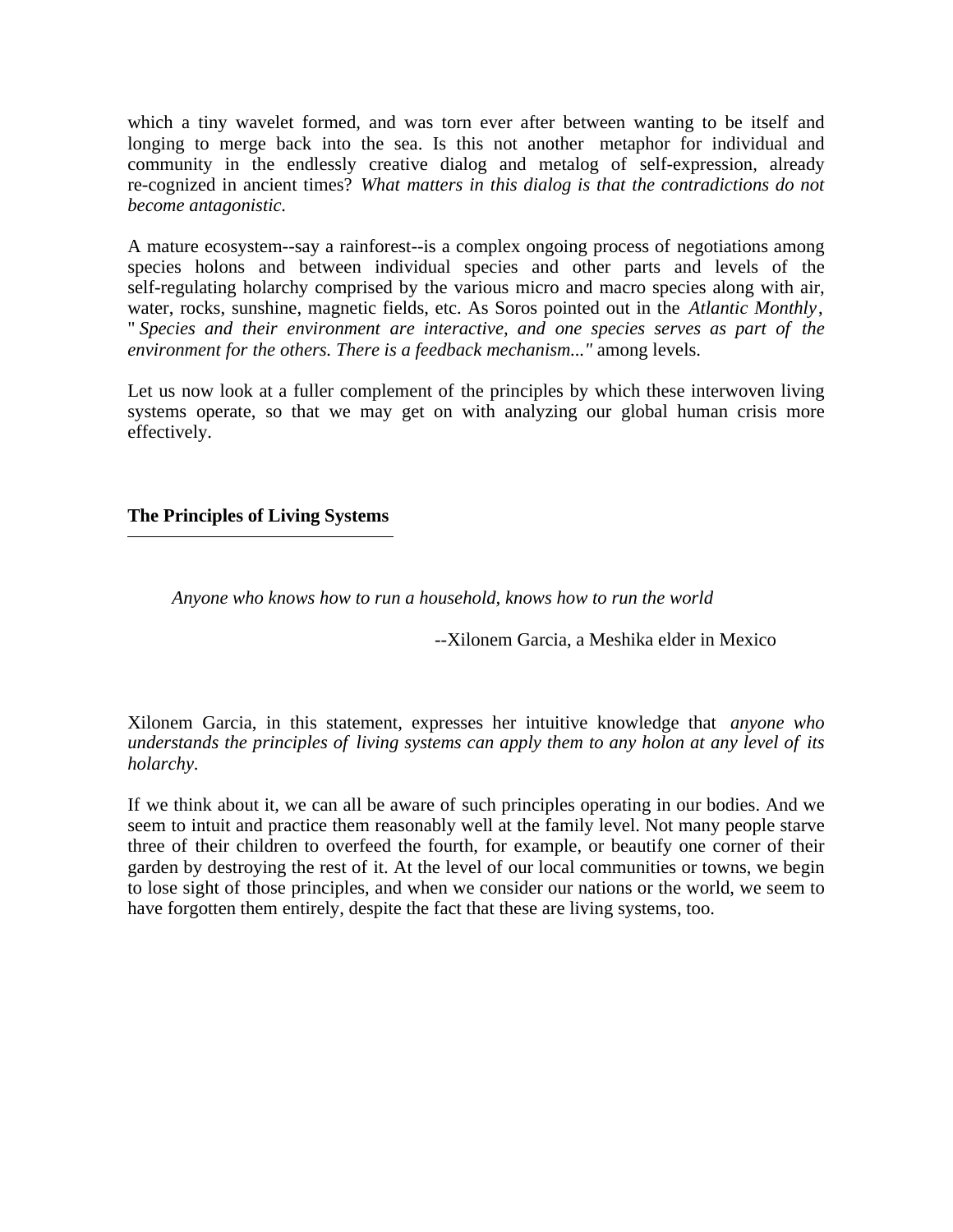# **Main Features and Principles of Living Systems**

- **1. Self-creation** (autopoiesis)
- **2. Complexity** (diversity of parts)
- **3. Embeddedness in larger holons and dependence on them** (holarchy)
- **4. Self-reflexivity** (autognosis--self-knowledge)
- **5. Self-regulation/maintenance** (autonomics)
- **6. Response ability--to internal and external stress or other change**
- **7. Input/output exchange of matter/energy/information with other holons**
- **8. Transformation of matter/energy/information**
- **9. Empowerment/employment of all component parts**
- **10. Communications among all parts**
- **11. Coordination of parts and functions**
- **12. Balance of Interests negotiated among parts, whole, and embedding holarchy**
- **13. Reciprocity of parts in mutual contribution and assistance**
- **14. Conservation of what works well**
- **15. Creative change of what does not work well**

Let us look, then, at a list of the main features and principles of all healthy living systems or holons, be they single cells, bodies, families, communities, ecosystems, nations or the whole world ( *see above* ). By understanding these principles, we can assess the health of any particular living system and see where it may be dysfunctional. This in turn will give us clues to making the system healthier.

I leave it to the reader to consider this list in detail, and to choose a familiar living system,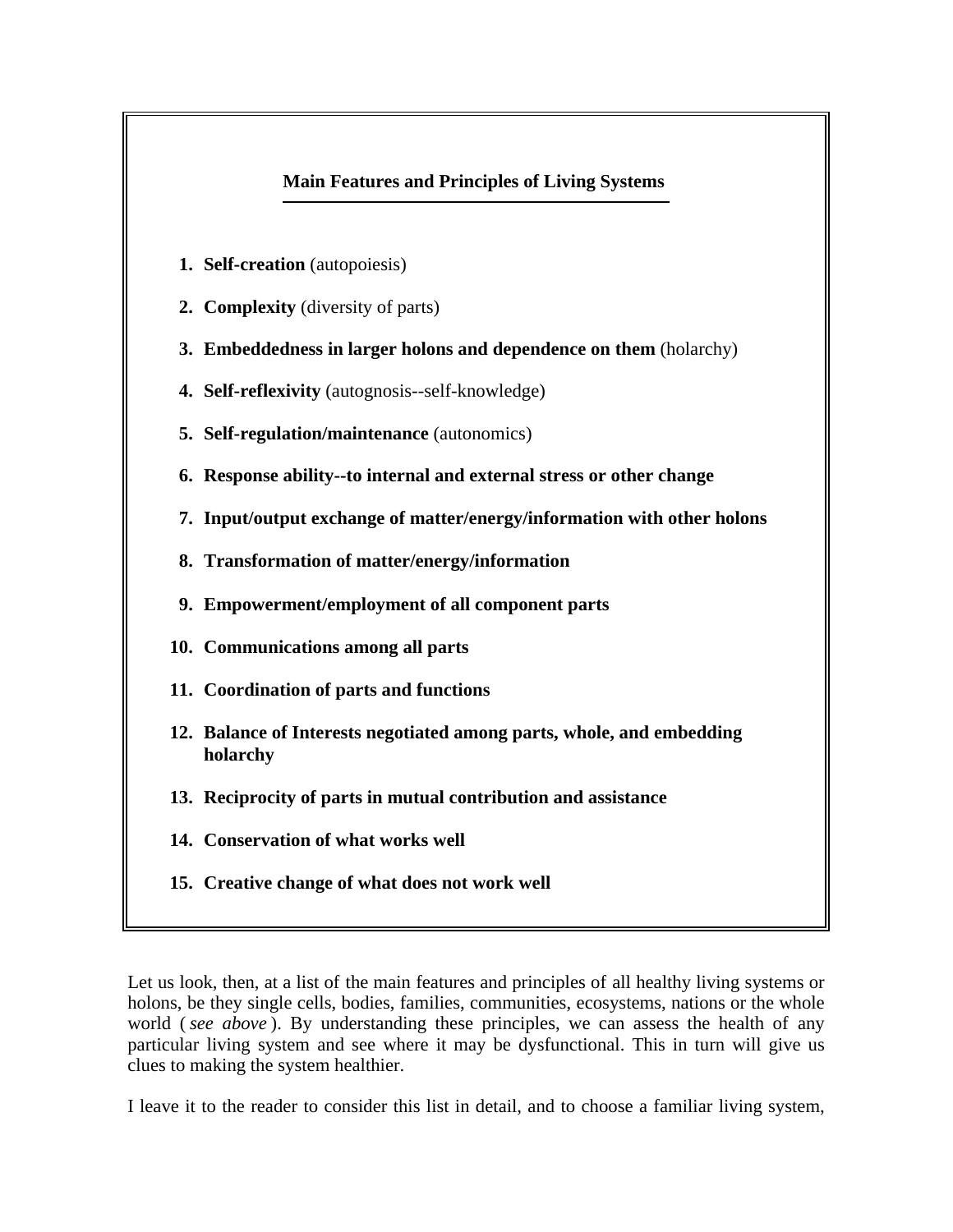such as an organization or community, to analyze for its adherence to each principle in turn. Our purpose here is to learn to do such analyses in order to understand in what ways our living systems are healthy and in what ways they are not. We want especially, in this discussion, to apply there principles to the process of political, economic and cultural globalization--of forming our new "body of humanity."

As soon as we begin checking this list, we see that while globalization of humanity is bringing about a complex, self-organizing process and is embedded within our ecosystems **(1,2,3)**, it does not meet most of the other requirements because only a relatively small part of humanity is involved in decisions and has the power to serve its own interests, often at the expense of other parts.

We must question how well it knows itself **(4)**, for the process to date has not been fully conscious, at least among the vast majority of humans. Most of us feel swept along by its tides with far less than real knowledge of what the process is all about.

We have not adequately taken into account our embeddedness in and dependence upon the Earth holon with all its various sustaining ecosystems. As a result, our self-regulation is woefully inadequate. To wit, the input of matter and energy from our ecosystems into our human systems **(7)** has been unsustainably rapacious, transforming them to our use as though they were simply resources put there for our benefit. Our output back into those ecosystems has further despoiled them rather than restored them.

While our human system certainly has the complexity and diversity of parts common to all living systems, we have not recognized that as an asset. Rather, we have tried to make the system's human components as uniform as possible by imposing a Western consumer ethic and other Western cultural patterns of industrialization, education, fashion, etc. on the world as a whole.

We had better take into account that monoculture is a very strange concept we humans have introduced into Nature and that it does not make a lastingly workable living system. Monoculture fails in agriculture as in social culture, in economics as in religion. Social monoculture is rooted in an outmoded and ignorant fear of difference and of scarcity. It is time we learned to respect and cherish our human diversity as the creative source of harmonious complexity.

As we continue through the list it is readily apparent that our worldwide system of humanity is not functioning well as a living system. The system neither empowers nor employs all humans **(9)**. While our communications **(10)** are technologically impressive, we do not use them to coordinate parts and functions **(11)** in ways that foster a balance of interests at all levels **(12)** of the human system (individuals, families, communities, bioregions, nations, world), nor is there yet an intent for reciprocity in mutual contribution and assistance **(13)**. As for conservation **(14)** and creative change **(15)**, we are entirely unused to seeing that both are necessary parts of a single system because of our pervasive either/or syndrome, which I would like to discuss in some detail.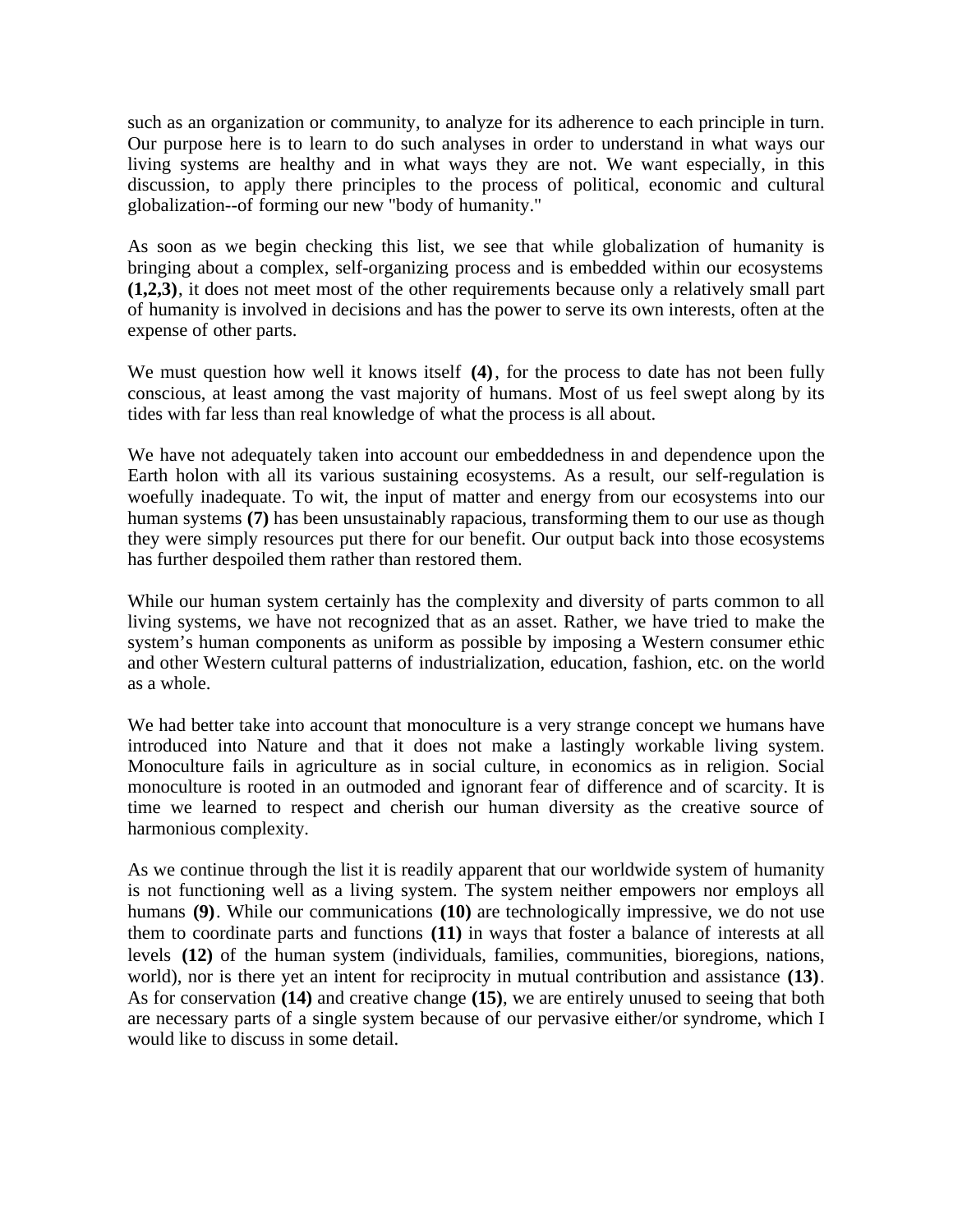#### **The "either/or" syndrome:**

The capitalist/communist drama that played out for most if not all of our lifetimes reveals a fundamental dramatic flaw: an odd and ultimately impossible ideological choice: to build society on the basis of individual interest *or* on the basis of communal interest.

Throughout the Cold War, our global alignment presented nations with this either/or choice between "left-wing" communism and "right-wing" capitalism. One simply could not be "for" both capitalism and communism, both left *and* right.

Even within our political democracies we divide ourselves into radical and conservative parties of various hues, and ask, or require, ourselves to make the choice to vote for one or the other of their left *or* right political programs. In essence, "right" is conservative, "left" is radical (and still "tainted" by association with communism).

In nature, no living system chooses *between* conservation and radical change as a way of life. Some living systems, such as squids and sharks, cockroaches and certain lizards, have functioned so well despite dramatic changes in their environments that they have survived virtually unchanged over eons, rather like bicycles in the jet age. Others, such as our own human species, have virtually leaped into change. But they have not taken their particular directions from some unflinching commitment to either conservation or change; they have simply done what was called for depending on circumstances. Most species combine conservation and change as circumstances demand. Fifty years of laboratory evidence shows that when they change, they do so by rearranging their DNA intelligently in response to circumstances in the environment (Sahtouris, E*. A Walk Through Time: From Stardust to Us*, Wiley, New York 1998).

Thus Nature *interweaves* conservation and change to protect what works and change what doesn't. And we would do well to adopt that strategy, as Alvin Toffler suggested some time ago in urging us to stop looking left and right, but rather to assess any idea in terms of whether it will lead us forward or backward (Toffler, A. *The Third Wave,* Wm. Collins, London, 1980).

In practice, it turns out, there was more in common between capitalism and communism than their professed either/or ideologies indicated. Alvin Toffler was the first author I recall talking about parallels between the Soviet East and the Capitalist West. Both, he pointed out, were unfairly exploiting the Third World to support their large industrialist economies. Now David Korten goes further, telling us " a modern economic system based on the ideology of free market capitalism is destined to self-destruct for many of the same reasons that the Marxist economy collapsed in Eastern Europe and the former Soviet Union." (Mander & Goldsmith, editors. *The Case Against the Global Economy and For a Return to the Local,* Sierra Books 1996). He spells out these common features as:

- **1.** the concentration of economic power in unaccountable and abusive centralized institutions (state or transnational corporations);
- **2.** the destruction of ecosystems in the name of progress;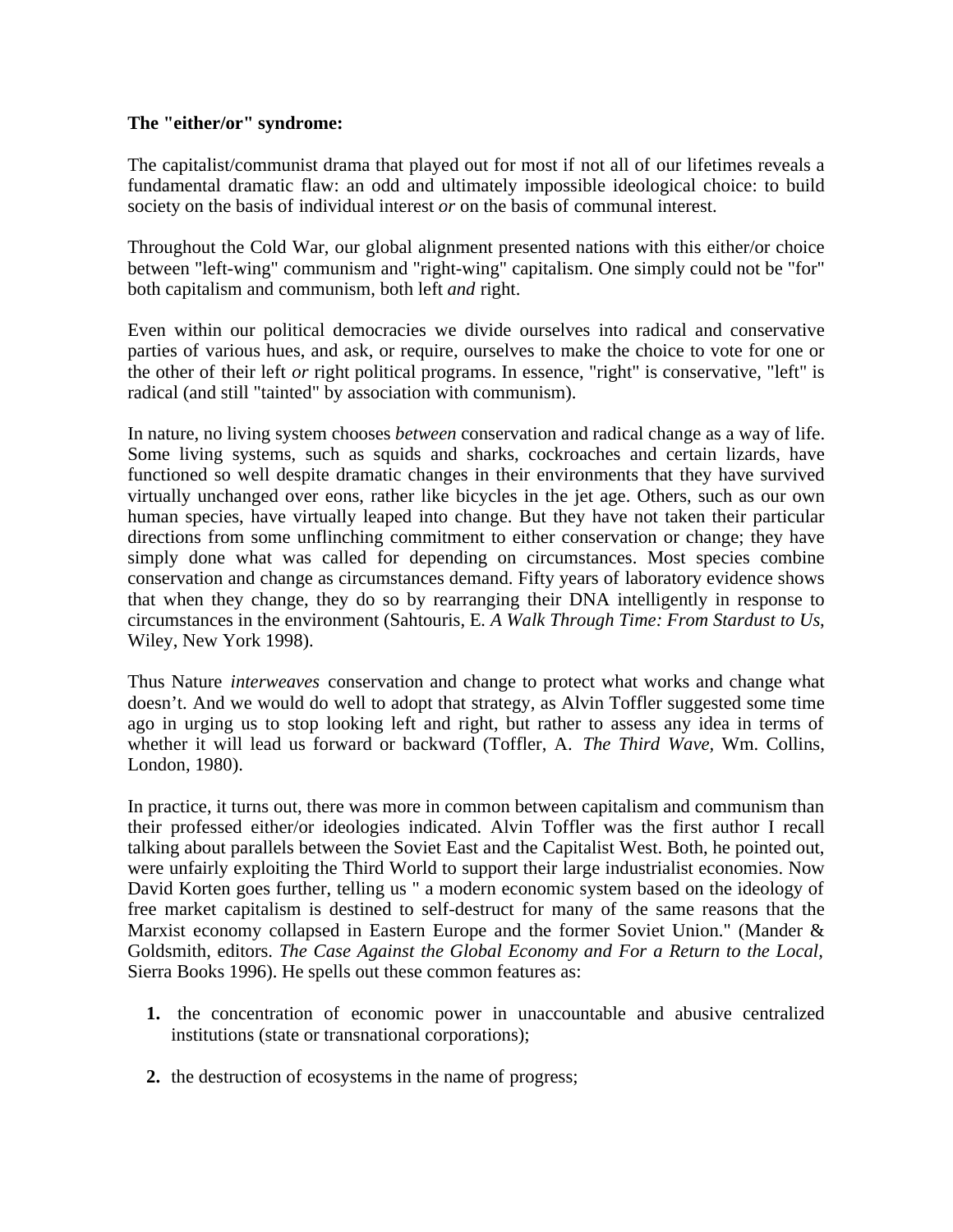- **3.** the erosion of social capital by dependence on disempowering mega institutions;
- **4.** narrow views of human needs by which community values and spiritual connection to the Earth are eroded.

Note that all of these illustrate systems in which the "top" level is empowered by *dis*empowering local and individual levels. We are accustomed to understanding this about communist systems, but we have ignored the erosion of our own democratic principles in the process of capitalist globalization.

A another example of the *either/or* syndrome, the USA's President Clinton's *Commission on Sustainability* , in its initial meetings, actually argued whether discussions of ecological sustainability need involve economics. The debate occurred because we have created yet another apparent *either/or* situation: economics *versus* ecology--sometimes epitomized in the United States as "jobs versus spotted owls." In the brief time I was given to address this Commission, I pointed out that *ecology* in Greek is the *logos* or organization, of the *oikos* (society as "household"), and ecology the "household's" *nomos* or rules. Thus, they can hardly be at odds in any healthy society. The problem is not whether they need be linked, but that we *separated* them in the first place! (Recall here Xilonem Garcia's earlier quoted comment that "Anyone who knows how to run a household, knows how to run a world.")

Our latest version of the *either/or* syndrome seems to be in a growing debate on globalization *versus* localization, as is implied*,* for example, by the title just cited: *"The Case Against Globalization and Toward Local Economy*." While *most* authors of this recent IFG (International Forum on Globalization) book are really only opposed to the *way* in which globalization is happening, considerable numbers of people actually *are* arguing this situation in classical and ultimately unrealistic *either/or* fashion.

# **A balance of** *all* **levels:**

*It is of the utmost importance that we not let economic globalization override the interests of people and their local economies and ecosystems,* for this would be a grave violation of the principles of living systems, as we have just seen*.* Local economies are holons within the global human holarchy, and must have the power to negotiate effectively, *in their own self-interest*, with other levels of that holarchy.

The solution to our currently imbalanced globalization is not to oppose globalization; it is to do globalization better.

We can easily see that balance among the interests of the global holon and those of the regional and local holon economies it comprises is as important as the balance between the interests of any local economy (as a holon) and those of the individual people and non-human species which comprise *it*.

Thus the appropriate response to the world corporate interests that railroaded the GATT (General Agreement on Tariffs and Trade) and the WTO (World Trade Organization) into existence under the rubric of "economic liberalism" without in fact giving it a democratic vote after adequate information, is clearly the strengthening of self-sufficient local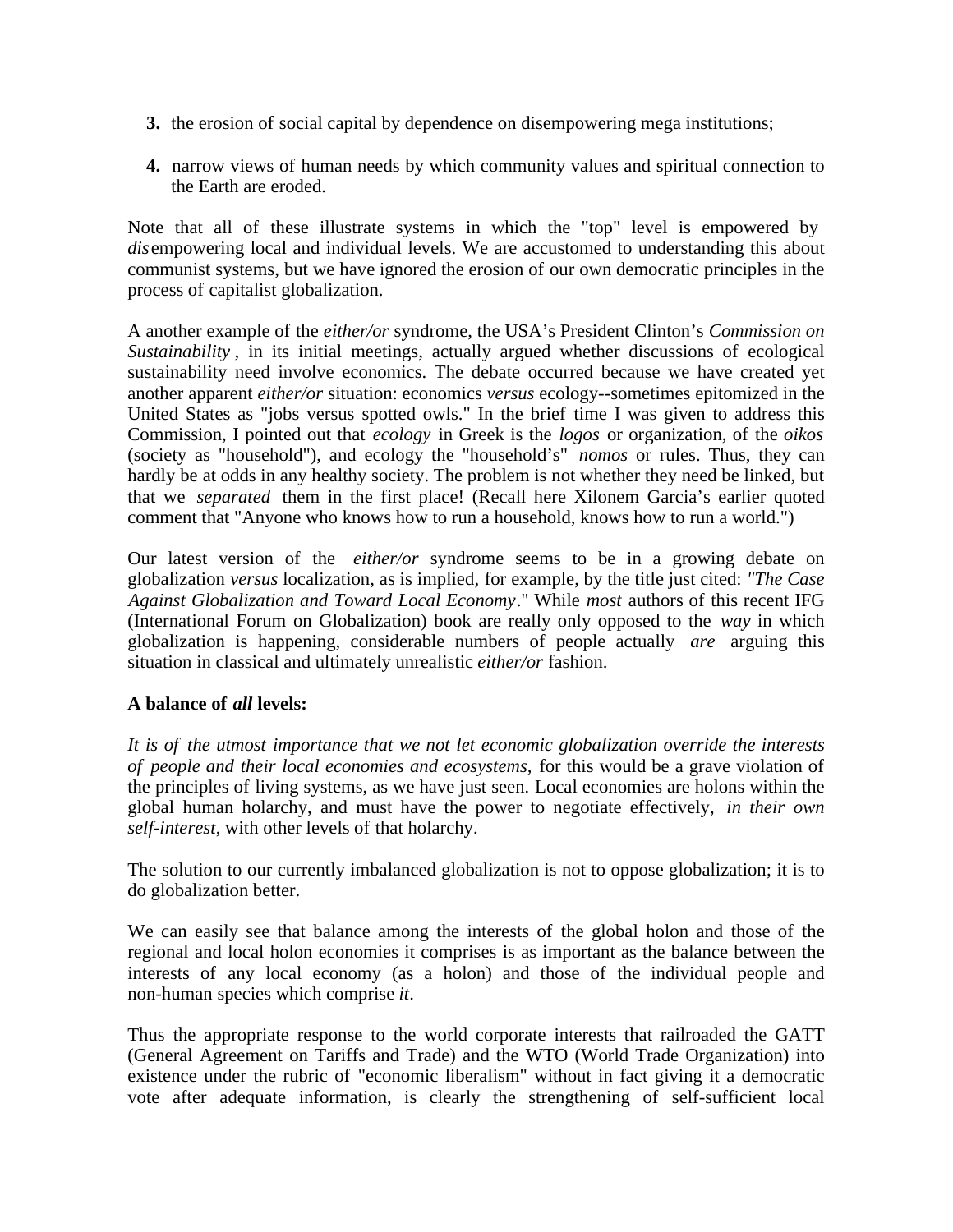economies, as David Korten, Herman Daly, Edward Goldsmith and other members of the IFG have explained. It is also to launch a sufficiently strong movement to demand change in the GATT and /WTO themselves, and in the United Nations which spawned them as it earlier spawned the World Bank and the IMF (International Monetary Fund).

Taking our cues from our bodies, or from the Earth itself, with its diverse ecosystems, we can see that bioregionalism--basic local self-sufficiency economics which takes all species, including humans, into account -- is as necessary and important an aspect of healthy globalization as are equitable international trade relations. Certainly no one part of a healthy globalized economy will be able to exploit another. That means local economies will *have* to protect themselves against unfair trade and strong economies will have to permit that protection in their own interests of seeing a healthy global economy.

Soros points out in his *Atlantic Monthly* article that in nature, *"Cooperation is as much a part of the system as competition*" and again, *"The doctrine of laissez-faire capitalism holds that the common good is best served by the uninhibited pursuit of self-interest*." But unless self-interest is "*tempered by a recognition of a common interest*," the society, on which the market rests, "*is liable to break down*." This is an excellent example of understanding living systems principles.

That is, "life, liberty and the pursuit of happiness" by all people must be possible within the global economy

#### **Dynamics of Natural Democracy**

*My tradition helps us learn that individual and group needs must be met in ongoing ways for the People to survive as a People... As we try to consciously and conscientiously fit economics and business back into a holistic approach to life and living; there is much that can be learned from societies and communities that have never forgotten that wholeness;... communities that understand Life as flows of energy,... [in which] everyone receives basic support.... everyone contributes... no part is separate from any other part... the health of the whole enables the health of any part thereof... sickness of the smallest part impacts the whole.* 

--Paula Underwood, *World Business Academy Journal*, vol. 10 no 4, 1996

In historic terms, capitalism and communism are human social systems experiments that looked good in theory but proved problematic in practice. One has failed; the other is still being tested. Both have imbalanced the interests of individual and community by making one subservient to the other, rather than putting them in balance with each other.

It is of considerable interest that both capitalism and communism were in part inspired by the democratic political economy and social structure of the Native American *Haudenosaunee*, a union of native nations that the Europeans called *Iroquois*. Ben Franklin,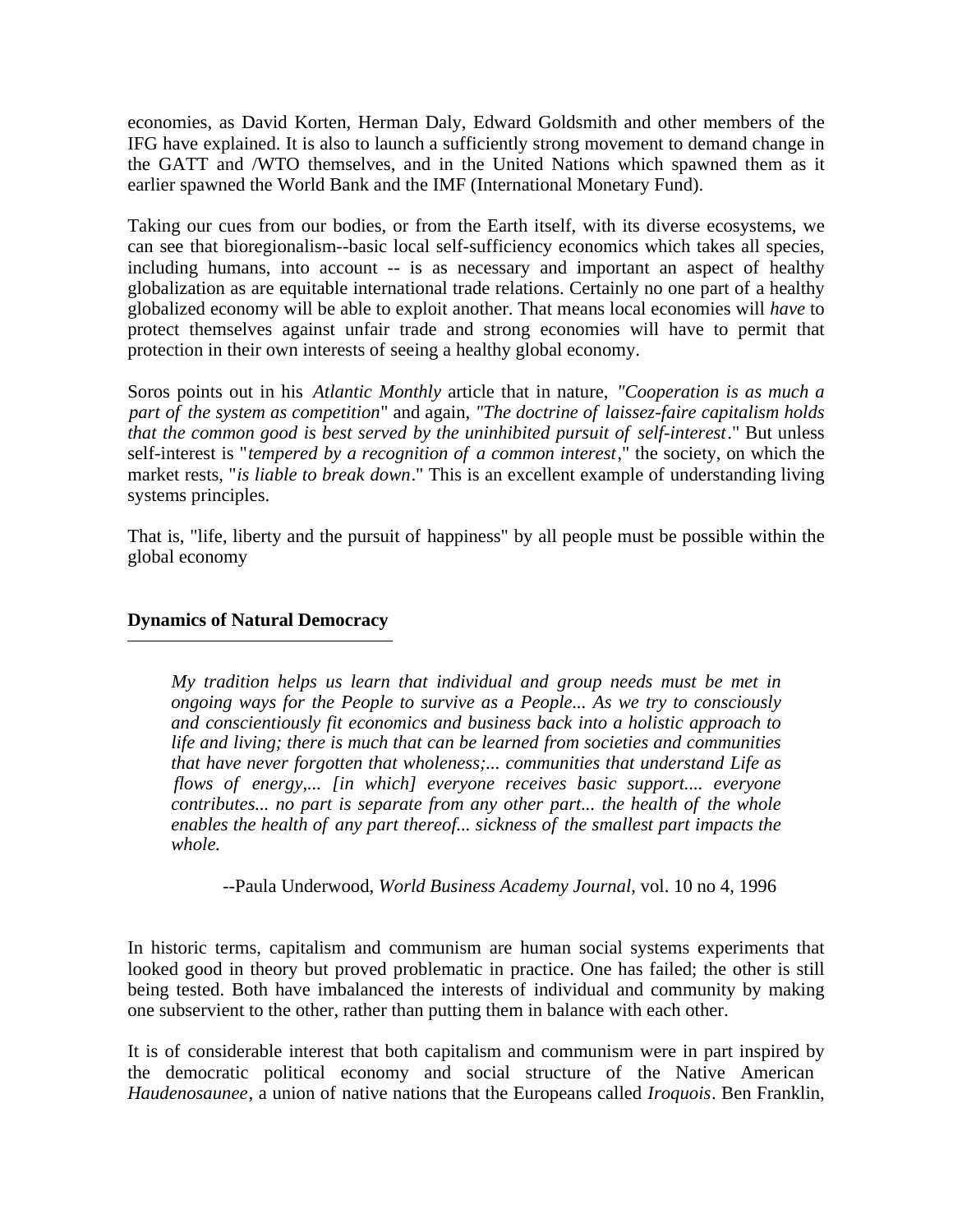influential with the other founding fathers of the USA, on the one hand, and Friedrich Engels, who influenced Karl Marx, on the other, were inspired by this unique democracy. Unfortunately, neither the capitalist nor the communist systems inspired by the *Haudenosaunee* really understood her tradition as Paula Underwood describes it above.

It is still a lesson to be learned from many native cultures that humankind is but one holon within the Earth holarchy. In such awareness, we all would see clearly the advantage in negotiating ( *not* eliminating) our human differences, and we would also cease and desist immediately our denial of planetary interests and our profligate destruction of the ecosystems sustaining us with ever more difficulty.

*If* we were an intelligent species--and that remains to be demonstrated, given our knowing destruction of our own life support system and our rather juvenile antagonisms over what belongs to whom--we would look to the planet that spawned us for guidance in human affairs, as was the original purpose of natural and political philosophy in ancient Greece. It would then become obvious that human affairs have reached the danger level at which cooperation *must* restore the imbalances of aggressive competition and hoarding if we are to survive.

## **What's to be done?**

*Survival means the survival of humankind as a whole, not just a part of it.... If the South cannot survive, the North is going to crumble. If countries of the Third World cannot pay their debts, you are going to suffer here in the North. If you do not take care of the Third World, your well-being is not going to last, and you* will not be able to continue living in the way you have been for much longer.

--Thich Nat Han, "The Heart of Understanding"

The global wave of protests against the unfair advantage of huge corporations and bodies such as the World Trade Organization (WTO) that represent their interests, as I said at the outset, is a healthy reaction necessary to rebalancing holarchy in our species is to survive the current crises. We have seen that globalization is the natural next phase of evolution. We are not entirely in control of this process and it is beyond our power to stop. We have already globalized transportation, communications, money, industries, food, weapons, pollution and other aspects of human culture, many of them peacefully.

Sir James Goldsmith, one of the wealthiest men in the world at the time, was quoted in a *London Times* article of 1994 (March 5). He said: *"What an astonishing thing it is to watch a civilization destroy itself because it is unable to re-examine the validity, under totally new circumstances, of an economic ideology."* That ideology is now questioned and discussed ever more openly.

The main problem is being identified as imbalance in our global economics. All the WTO's member states authorize the WTO to do their business negotiations and all are bound by its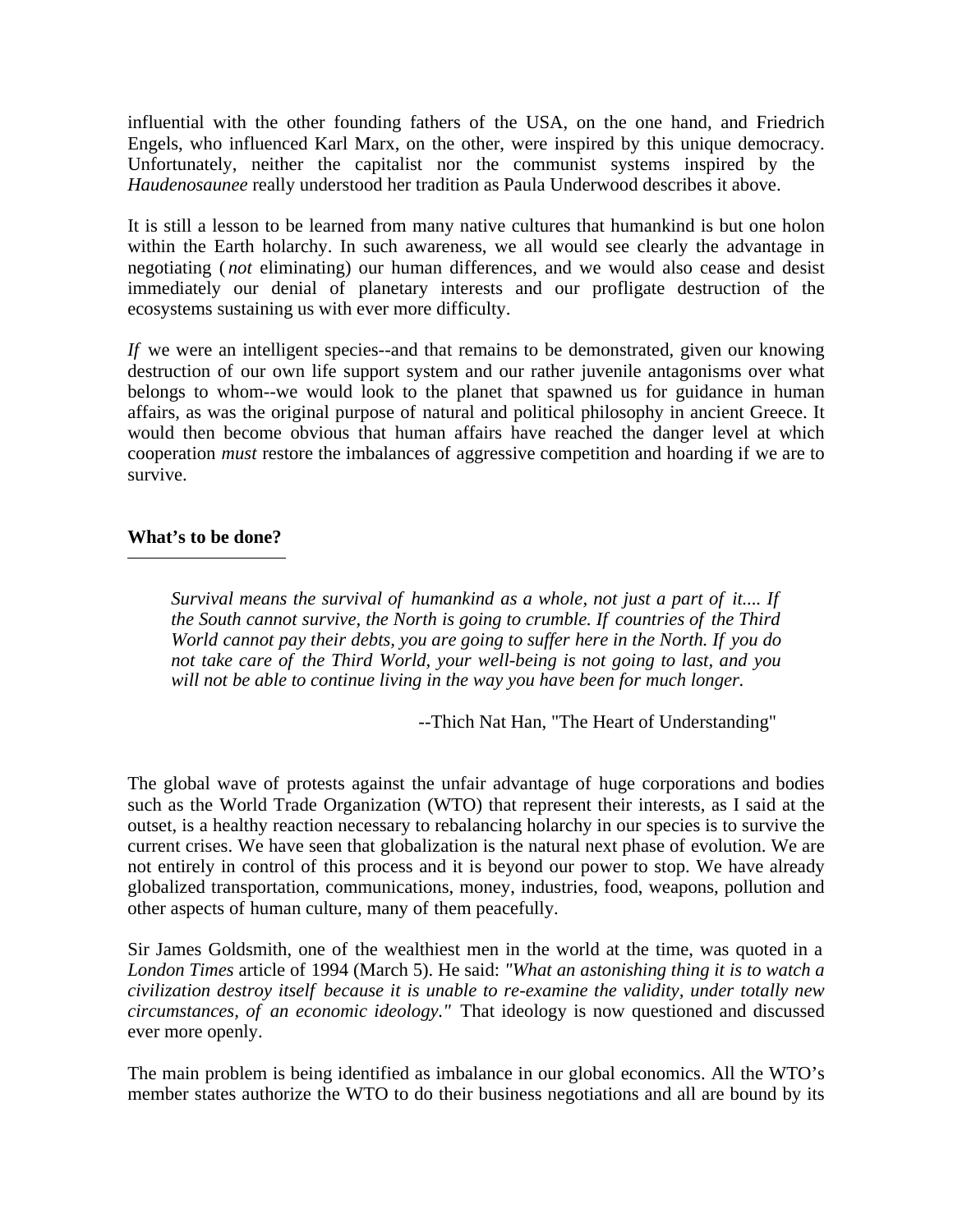decisions. They can be forced to change any of their own present or future laws if, as the WTO provisions read , "the attainment of any [WTO] objective is being impeded" by its existence. The trade dispute panels of the WTO and NAFTA do not guarantee members' economic disinterest. Further, they keep all their proceedings, documents and transcripts secret. There cannot be any media or citizen participation, and no review or appeal is available.

This constitutes a loss of sovereignty among the member nations, whose agreements to join were railroaded through congresses with inadequate discussion. But it is not too late to redress these severe imbalances as the world's people wake up to them.

Under present WTO practices, Thailand has been told it cannot refuse to import US cigarettes for health reasons, and Indonesia may not keep the rattan it needs for domestic use. Neither children nor adults are protected from exploitative and unhealthy conditions of labor, and no member country may make any effort to protect its local industry and employment against erosion by unfair competition in the world market. Self-sufficient organic farming is literally outlawed, while poisonous chemicals are forced on countries, destroying the health of people, crops, land, air and water for the sake of short-term profits in high places. The US, after long grassroots efforts resulting in bans on tuna fish caught without ensuring the safety of dolphins, is now being forced to import it again. Europe fights hard against forced imports of genetically altered foods.

As each injustice comes to light, people become informed and active. The good news is that we don't *have* to do our economics inequitably to globalize. It is possible, as Hazel Henderson has pointed out for decades, to do win/win, rather than win/lose, economics. (*Paradigms in Progress: Life Beyond Economics*, 1991*; Building a Win/Win World*, 1996).

As Henderson points out, the UN's most powerful nations commandeered the World Bank and the IMF, then dominated the GATT discussions and set up the WTO together with corporations and financial institutions. Yet the UN's special agencies, during the same timespan, formed agreements and treaties on nuclear proliferation (IAEA), air traffic rules (IATA) and postal rates (GPU), also working doggedly on health, education and security issues, as well as accepting a great deal of criticism and recommendations for UN restructuring, which is now an official process. Obviously the UN can only be as good as its member states will make it and as NGO (Non-Government Organizations) can push it to be.

Polls show clearly that the people of the United States support the UN overwhelmingly, while their presumably representative government does not pay its dues and periodically threatens to quit. Interesting global power shifts would happen if it did. Henderson recommends a new UN funding structure by a tiny tax (.003%) on international currency transactions, global commons use fees, "sin taxes" on polluters, drug traffic fines and taxes on arms sales, to avoid the problems created by non-payment of dues by its members.

The UN, whatever its problems and whatever our view of it is, remains, as Henderson points out, "the world's major networker, broker, and convenor of new global negotiations." All the new problems of globalization are centered in its spinoffs, especially the newer GATT and WTO. So we must also see as a sign of hope the relentless popular pressure of NGOs that is proving itself increasingly an agent of change.